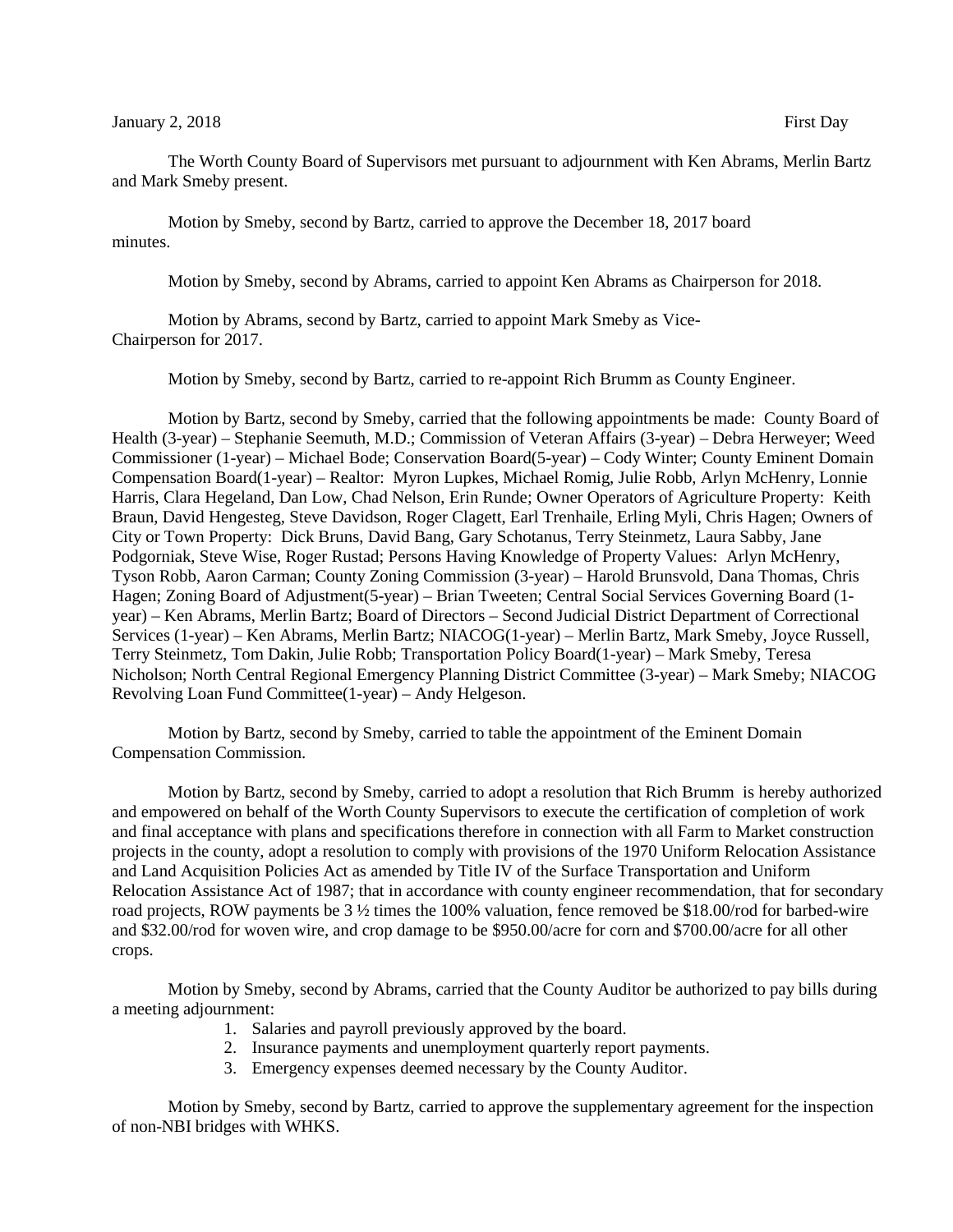Motion by Bartz, second by Smeby, carried to approve and sign the Iowa Department of Natural Resources Application for Renewal – Public Water Supply Operation Permit for the Worth County Interchange 214 Water Supply.

Motion by Smeby, second Bartz, carried to approve the drainage claims in the amount of \$26,194.64 per the following schedule:

00047 - B & W CONTROL SPECIALISTS DD 8 MAIN A DITCH SPRAYING \$1,367.25 DD 11 MAIN A DITCH SPRAYING \$ 6,350.25 DD 11 MAIN C DITCH SPRAYING \$ 534.75 DD 11 MAIN D DITCH SPRAYING \$457.50 DD 11 MAIN F DITCH SPRAYING \$1,287.75 DD 11 LAT 112 DITCH SPRAYING \$ 229.88 DD 11 MAIN G DITCH SPRAYING \$1,324.50 DD 11 MAIN J DITCH SPRAYING \$ 277.50 DD 11 MAIN K DITCH SPRAYING \$ 887.25 DD 13 MAIN DITCH SPRAYING \$5,827.50 DD 13 LAT 5 SPRAYING \$ 743.25 DD 34 MAIN E DITCH SPRAYING \$417.38 DD 19 MAIN DITCH SPRAYING \$ 885.00 DD 22 MAIN OPEN DITCH SPRAYING \$1,116.39 DD 23 MAIN DITCH SPRAYING \$2,491.50 00757 - POPP FARM DRAINAGE DD 19 MAIN REMOVE BEAVER DAMS \$225.00 00790 - RESERVE ACCOUNT DD 1 POSTAGE \$ 3.74 DD 2 MAIN POSTAGE \$ 36.28  $DD 6 LAT 8A$   $$ 2.38$ DD 6 LAT 8C POSTAGE \$ 1.70 DD 6 LAT 9 POSTAGE \$ 23.89 DD 7 MAIN POSTAGE \$ 14.28 DD 7 LAT 4 MAIN DITCH POSTAGE \$ 2.72 DD 7 LAT 4B SYSTEM POSTAGE \$ 1.70 DD 8 MAIN POSTAGE \$ 32.78 DD 10 LOWER MAIN POSTAGE \$ 21.08 DD 10 UPPER MAIN POSTAGE \$ 12.24 DD 10 LAT 8 TILE POSTAGE \$ 3.06 DD 2 JENSEN MAIN LAT G  $$22.82$ DD 10 LAT 9 POSTAGE \$ 3.74 DD 11 MAIN F POSTAGE \$ 34.00 DD 11 LAT 35 \$ 7.52 DD 11 LAT 41 SYSTEM POSTAGE \$ 6.80 DD 11 LAT 67 & 67A \$ 5.96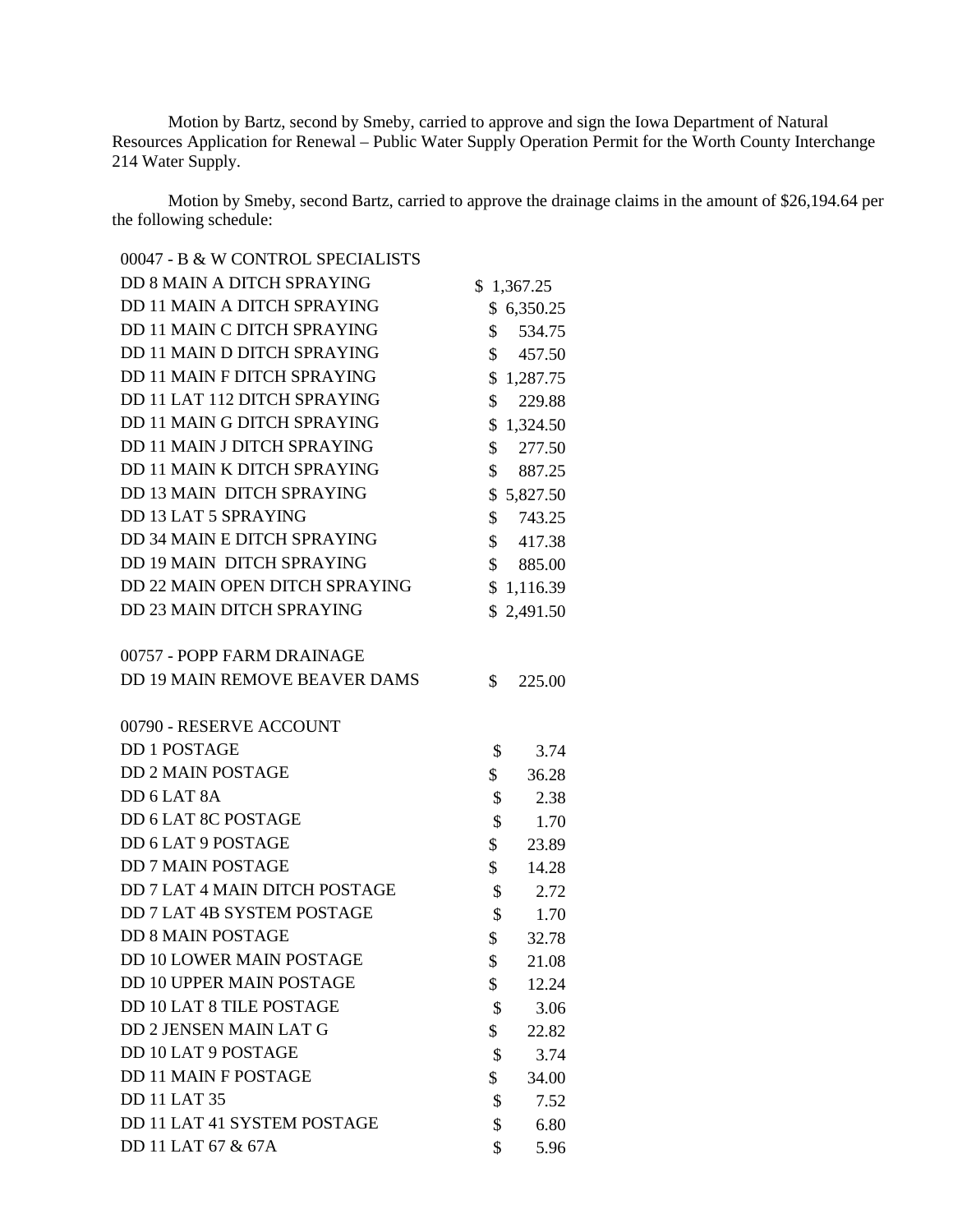| DD 13 OPEN MAIN POSTAGE           | \$<br>45.22  |
|-----------------------------------|--------------|
| <b>DD 17 MAIN POSTAGE</b>         | \$<br>23.12  |
| <b>DD 17 LAT 2</b>                | \$<br>14.28  |
| DD 17 LAT 2H POSTAGE              | \$<br>1.70   |
| <b>DD 18 MAIN POSTAGE</b>         | \$<br>110.17 |
| <b>DD 3 MAIN POSTAGE</b>          | \$<br>14.06  |
| DD 19 LAT 7A POSTAGE              | \$<br>1.70   |
| <b>DD 22 MAIN POSTAGE</b>         | \$<br>31.96  |
| DD 22 LAT 4 POSTAGE               | \$<br>18.02  |
| DD 22 LAT 10 POSTAGE              | \$<br>2.72   |
| DD 23 LAT 2 POSTAGE               | \$<br>1.70   |
| DD 23 LAT 3B POSTAGE              | \$<br>3.74   |
| DD 23 LAT 3C POSTAGE              | \$<br>1.36   |
| DD 23 LAT 6 POSTAGE               | \$<br>3.74   |
| DD 23 LAT 9 POSTAGE               | \$<br>42.28  |
| DD 23 LAT 9B & 9B1 POSTAGE        | \$<br>5.44   |
| DD 3 LAT 3 UPPER DITCH POSTAGE    | \$<br>5.44   |
| DD 23 LAT 9D & 9D1                | \$<br>3.74   |
| <b>DD 25 POSTAGE</b>              | \$<br>3.06   |
| DD 26 POSTAGE                     | \$<br>3.74   |
| <b>DD 28 POSTAGE</b>              | \$<br>7.14   |
| DD 34 MAIN E                      | \$<br>13.94  |
| <b>DD 37 POSTAGE</b>              | \$<br>2.84   |
| DD 35 POSTAGE                     | \$<br>4.76   |
| <b>DD 38 POSTAGE</b>              | \$<br>13.28  |
| DD 40 POSTAGE                     | \$<br>4.76   |
| DD 41 NORTH MAIN POSTAGE          | \$<br>3.06   |
| <b>DD 4 MAIN POSTAGE</b>          | \$<br>49.97  |
| <b>DD 46 MAIN POSTAGE</b>         | \$<br>44.48  |
| DD 46 LAT 9 POSTAGE               | \$<br>5.09   |
| <b>DD 50 POSTAGE</b>              | \$<br>1.36   |
| <b>DD 54 POSTAGE</b>              | \$<br>4.52   |
| DD 63 POSTAGE                     | \$<br>10.42  |
| DD 64 POSTAGE                     | \$<br>89.54  |
| <b>DD 4 LAT 1 POSTAGE</b>         | \$<br>6.64   |
| <b>DD 5 MAIN POSTAGE</b>          | \$<br>17.00  |
| DD 6 LAT 7 & 7A POSTAGE           | \$<br>3.74   |
| DD 6 LAT 8 POSTAGE                | \$<br>7.82   |
| 01283 - TERRY O'HERN              |              |
| <b>DD 19 MAIN BEAVER TRAPPING</b> | \$<br>50.00  |
| <b>DD 19 MAIN BEAVER TRAPPING</b> | \$<br>50.00  |
| <b>DD 19 MAIN BEAVER TRAPPING</b> | \$<br>50.00  |
| <b>DD 19 MAIN BEAVER TRAPPING</b> | \$<br>50.00  |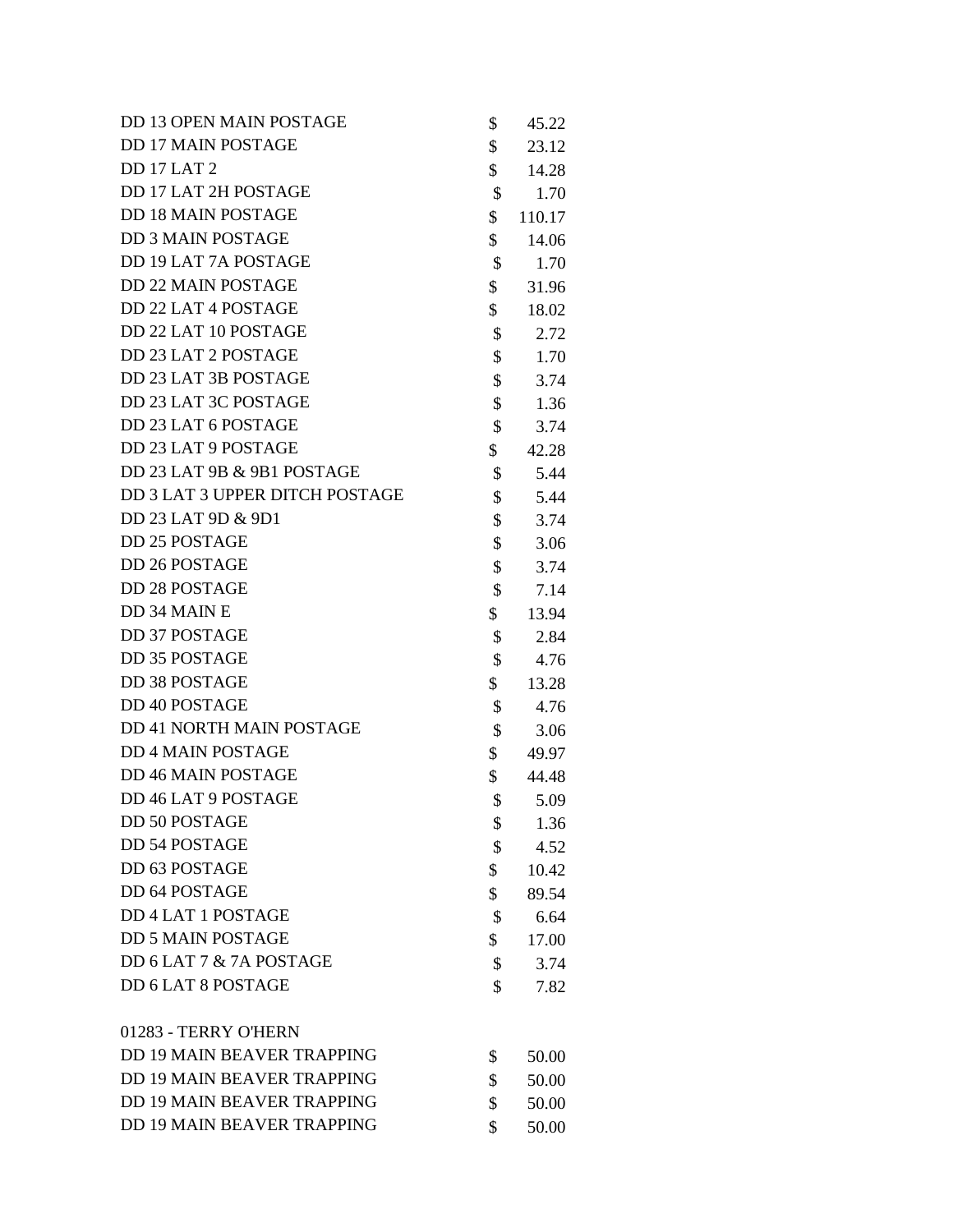| <b>GRAND TOTAL</b> $$26,194.64$ |  |           |
|---------------------------------|--|-----------|
| DD 23 MAIN PROF SERVICES        |  | \$ 134.25 |
| DD 21 WEST PROF SERVICES        |  | \$ 573.50 |
| 00378 - HUDSON LAW FIRM         |  |           |

Motion by Bartz, second by Smeby, carried to approve the Annual Construction Evaluation

## **RESOLUTION #2018.01.02 CONSTRUCTION EVALUATION RESOLUTION**

**WHEREAS**, Iowa Code section 459.304(3) sets out the procedure if a board of supervisors wishes to adopt a "construction evaluation resolution" relating to the construction of a confinement feeding operation structure; and

**WHEREAS,** only counties that have adopted a construction evaluation resolution can submit to the Department of Natural Resources (DNR) an adopted recommendation to approve or disapprove a construction permit application regarding a proposed confinement feeding operation structure; and

**WHEREAS**, only counties that have adopted a construction evaluation resolution and submitted an adopted recommendation may contest the DNR's decision regarding a specific application; and

**WHEREAS,** by adopting a construction evaluation resolution the board of supervisors agrees to evaluate every construction permit application for a proposed confinement feeding operation structure received by the board of supervisors between February 1, 2018 and January 31, 2019 and submit an adopted recommendation regarding that application to the DNR; and

**WHEREAS,** the board of supervisors must conduct an evaluation of every construction permit application using the master matrix created in Iowa Code section 459.305, but the board's recommendation to the DNR may be based on the final score on the master matrix or may be based on reasons other than the final score on the master matrix;

**NOW, THEREFORE, BE IT RESOLVED BY THE BOARD OF SUPERVISORS OF WORTH COUNTY** that the Board of Supervisors hereby adopts this construction evaluation resolution pursuant to Iowa Code section 459.304(3).

Kenneth J. Abrams, Chair, Worth County Board of Supervisors; Date: January 2, 2018 ATTEST: Jacki A. Backhaus, Worth County Auditor; Date: January 2, 2018

Motion by Bartz, second by Smeby, carried to approve the compensation board's recommendation of a 5.0% increase for the attorney and sheriff, 3.0% increase for the auditor, recorder and treasurer and 2.0% increase for supervisors. Salaries of elected officials for FY18/19 will be Attorney - \$61,044; Auditor - \$55,107; Recorder - \$55,107; Treasurer - \$55,107; Sheriff - \$70,177; Supervisors - \$30,752; Supervisor Chair - \$31,252.

Motion by Bartz, second by Smeby, carried to approve that \$13.25 remain the hourly rate paid by the courthouse for 2018.